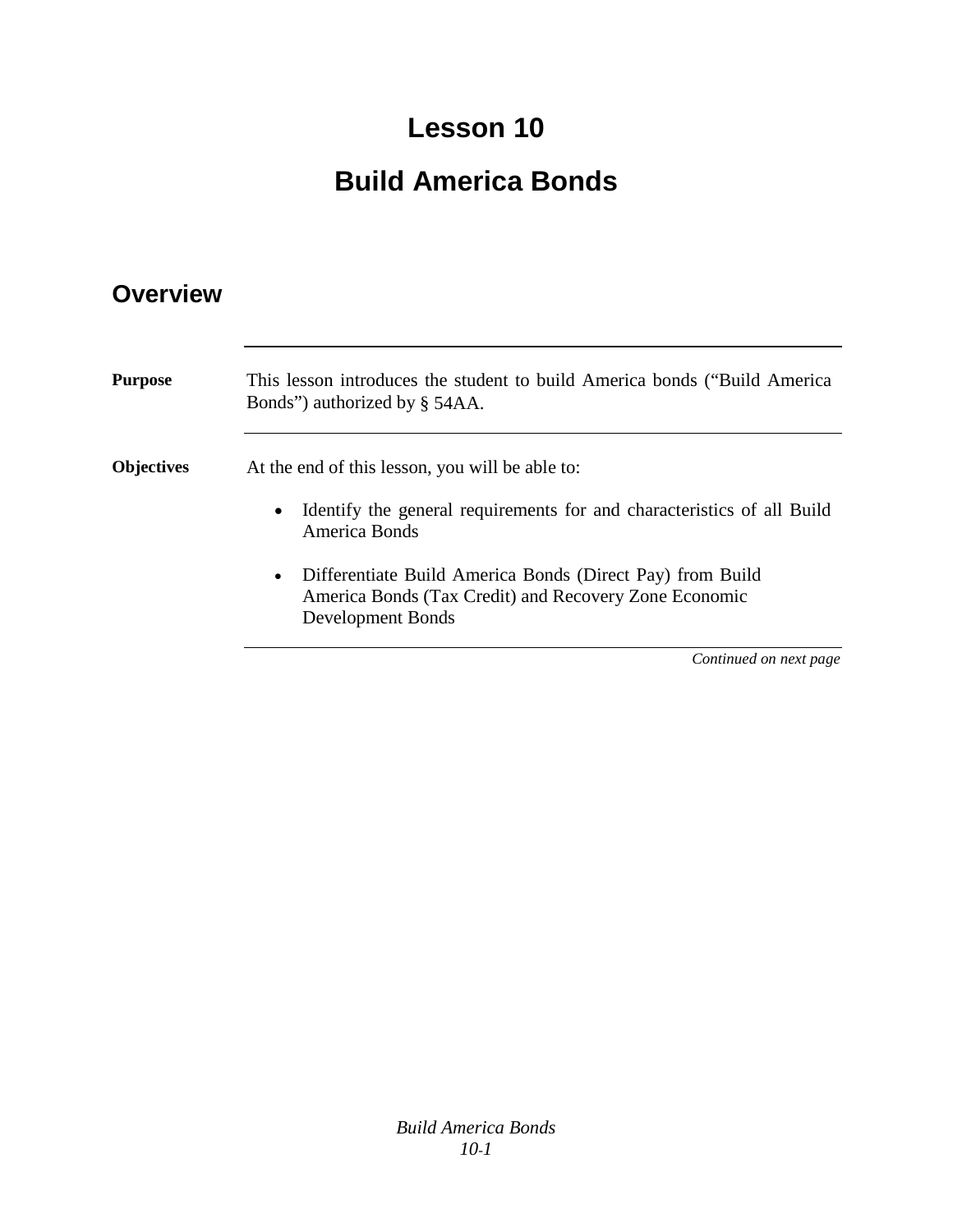### **Overview,** Continued

**Contents** This lesson contains the following topics:

| <b>Topic</b>                                         | <b>See Page</b> |
|------------------------------------------------------|-----------------|
| Section 1 - Introduction                             |                 |
| Section 2 - Build America Bonds (Direct Payment)     |                 |
| Section 3 - Build America Bonds (Tax Credit)         |                 |
| Section 4 - Recovery Zone Economic Development Bonds |                 |
| Summary                                              |                 |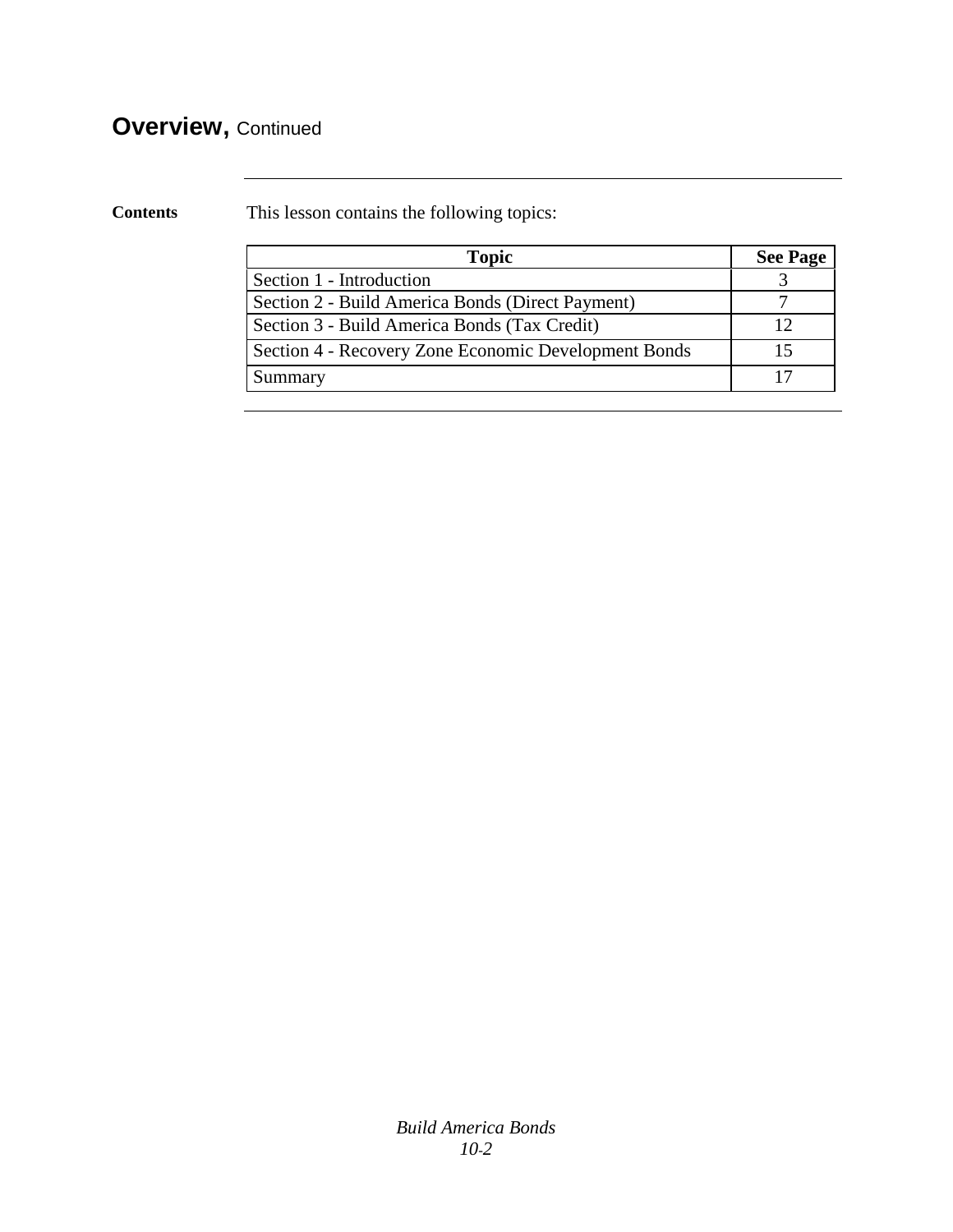## **Introduction**

| <b>Statute</b>                    | The American Recovery and Reinvestment Act of 2009, Pub. L. No. 111-5,<br>123 Stat. 115 (2009) (enacted February 17, 2009) ("ARRA"), added Section<br>54AA to the Code, which authorized state and local governments to issue<br>"build America bonds" ("Build America Bonds") in lieu of issuing traditional<br>tax-exempt obligations from February 17, 2009 through December 31, 2010.                                                                                                                                                                                                             |
|-----------------------------------|-------------------------------------------------------------------------------------------------------------------------------------------------------------------------------------------------------------------------------------------------------------------------------------------------------------------------------------------------------------------------------------------------------------------------------------------------------------------------------------------------------------------------------------------------------------------------------------------------------|
| Why is this<br>important?         | State and local governments borrowed more than \$181 billion through the<br>issuance of 2,275 separate issues of Build America Bonds by December<br>31, 2010. Issues of Build America Bonds will be outstanding for decades<br>after 2010. In addition, Congress may authorize Build America Bonds to<br>be issued in the future.                                                                                                                                                                                                                                                                     |
| <b>Definition</b>                 | A Build America Bond is a federally taxable state or local governmental<br>bond (excluding a private activity bond under $\S$ 141) that meets the<br>following requirements:<br>(1) the interest on such bond would be (but for Section 54AA)<br>excludable from gross income under § 103;<br>(2) the bond is issued before January 1, 2011; and<br>$(3)$ the issuer makes an irrevocable election to have § 54AA apply to the<br>bond.<br>See $\S$ 54AA(d).                                                                                                                                          |
| <b>Taxable</b><br><b>Interest</b> | Unlike traditional tax-exempt obligations, interest on Build America Bonds is<br>federally taxable to bondholders. State and local governmental issuers that<br>choose to issue federally taxable Build America Bonds instead of tax-exempt<br>bonds are allowed federal subsidies for a portion of their borrowing costs.<br>The subsidies take the form of either tax credits provided to holders of the<br>bonds ("Build America Bonds (Tax Credit)") or refundable tax credits paid<br>directly to state and local governmental issuers of the bonds ("Build America<br>Bonds (Direct Payment)"). |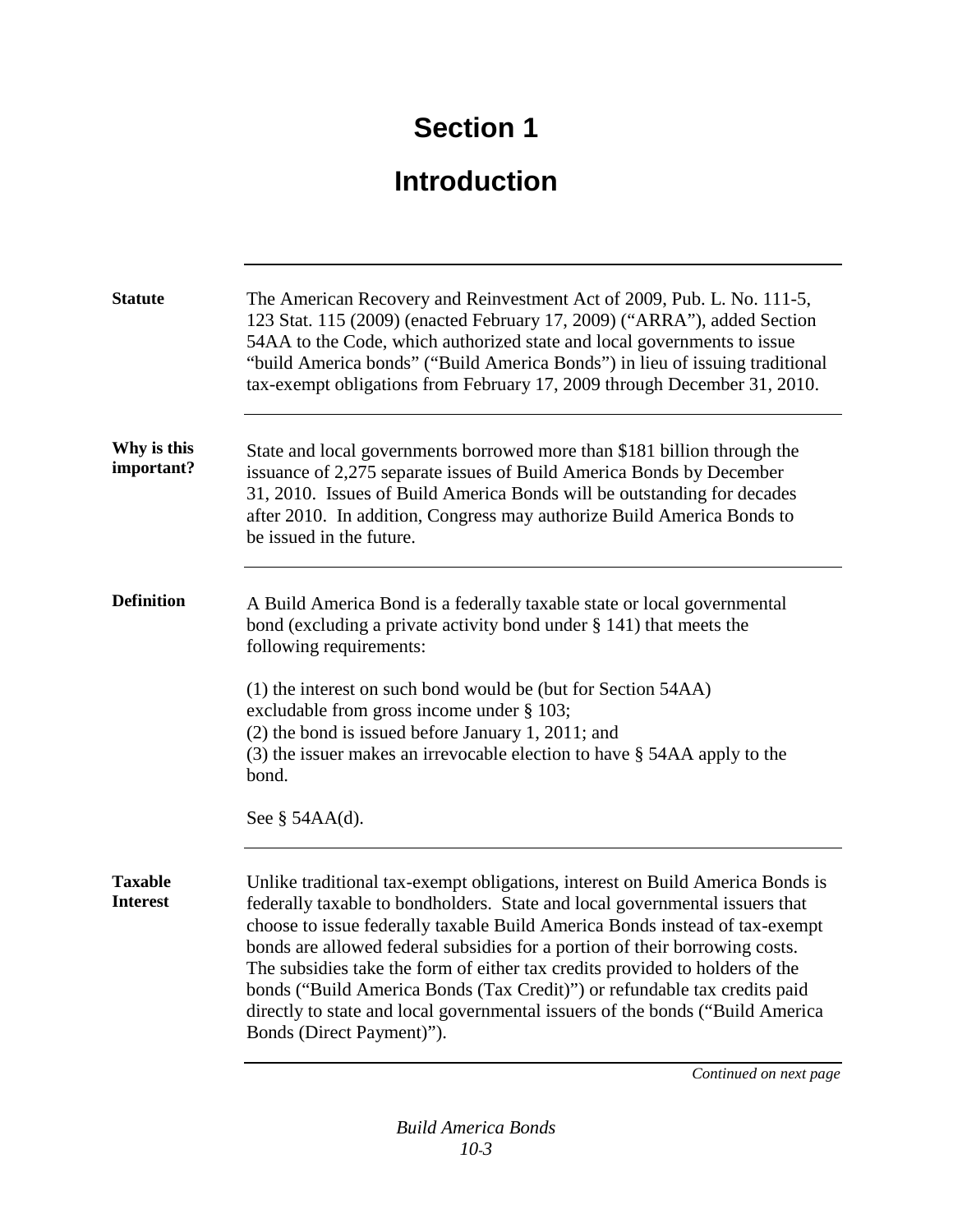### **Introduction,** Continued

| <b>Limited Period</b><br>for Issuance of<br><b>Build America</b><br><b>Bonds</b> | ARRA only authorized the issuance of Build America Bonds during<br>the period commencing on February 17, 2009 (the effective date of<br>ARRA) through December 31, 2010.                                                                                                                                                                                                                                                                                              |
|----------------------------------------------------------------------------------|-----------------------------------------------------------------------------------------------------------------------------------------------------------------------------------------------------------------------------------------------------------------------------------------------------------------------------------------------------------------------------------------------------------------------------------------------------------------------|
|                                                                                  | For bonds that were structured as a "draw-down" loan under Treas. Reg. §<br>1.150-1(c)(4)(i) or a commercial paper program under Treas. Reg. $\S 1.150$ -<br>$1(c)(4)(ii)$ , only those draws or commercial paper that were funded before<br>January 1, 2011 and for which interest began to accrue for Federal income tax<br>purposes before January 1, 2011 may qualify as Build America Bonds. See<br>§ 4 of Notice 2010-81, 2010-50 I.R.B 825, November 23, 2010. |
| <b>Irrevocable</b><br><b>Election</b>                                            | An issuer of Build America Bonds must make the irrevocable election<br>required by $\S$ 54AA(d) or (g) to issue such bonds as Build America Bonds<br>on the issuer's books and records on or before the issue date of the bonds. See<br>§ 4 of Notice 2009-26, 2009-16 I.R.B. 833, April 3, 2009.                                                                                                                                                                     |
| <b>Not Federally</b><br><b>Guaranteed</b>                                        | For purposes of the restrictions against federal guarantees of tax-exempt<br>bonds under § 149(b), a Build America Bond is not treated as federally<br>guaranteed by reason of the credit allowed under $\S$ 54AA(a) or $\S$ 6431.<br>See § $54AA(d)(2)(A)$ .                                                                                                                                                                                                         |
|                                                                                  | Continued on next page                                                                                                                                                                                                                                                                                                                                                                                                                                                |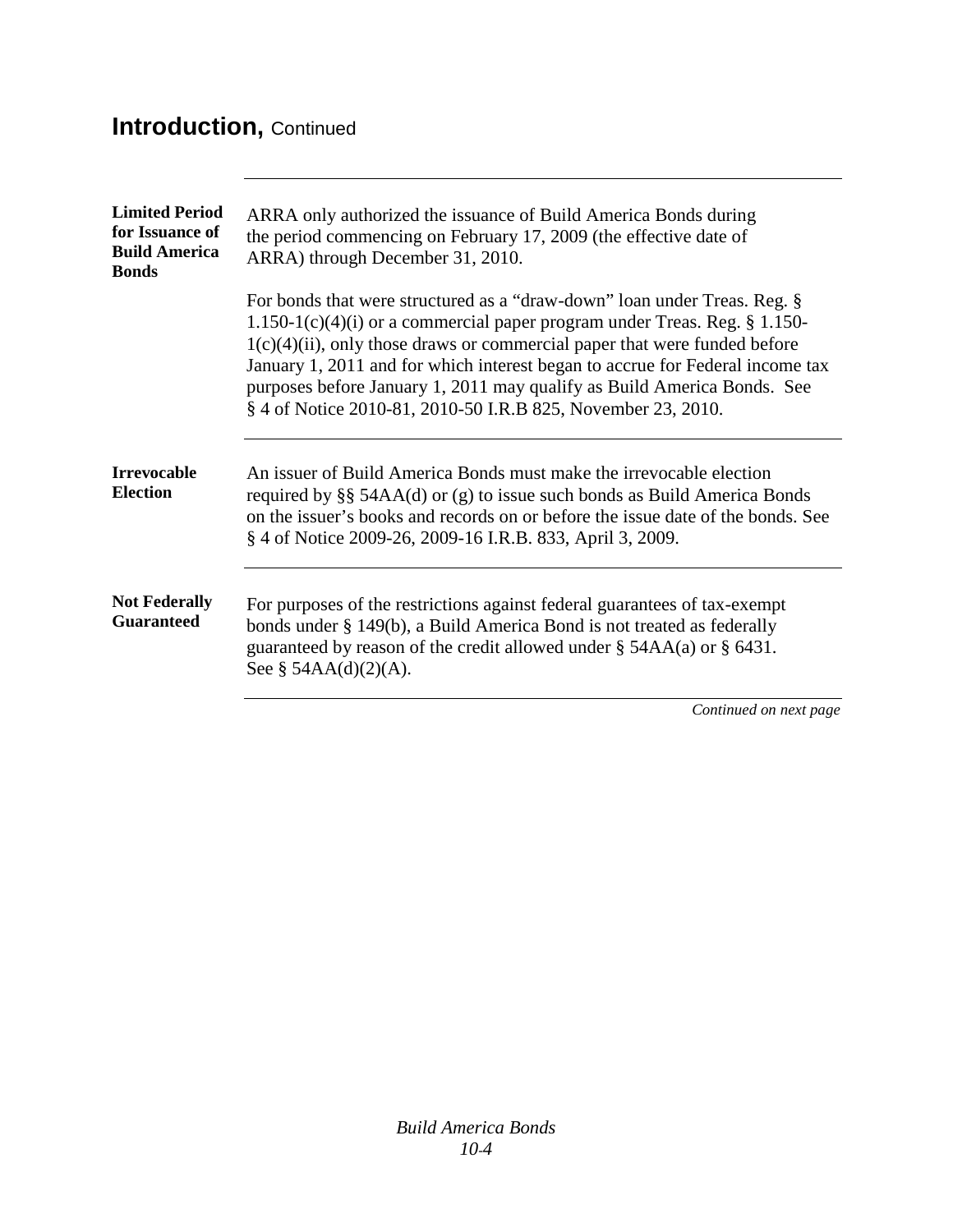#### **Introduction,** Continued

**De Minimis Premium Limitation**

Build America Bonds must be issued with not more than a de minimis amount (determined under rules similar to the rules of  $\S$  1273(a)(3)) of premium over the stated principal amount of the bonds. For purposes of applying this limitation on bond premium, the definition of "issue price" applicable to tax- exempt bonds under Treas. Reg. § 1.148-1(b) applies. Section 1273(a)(3) and§ 1.1273-1(d) provide rules for determining a de minimis amount for a bond, which generally means .25 percent of the stated redemption price at maturity of the bond multiplied by the number of complete years from the bond's issue date to its maturity date. In addition, the rules in Treas. Reg.  $\S 1.163-13(e)(3)$  (relating to an issuer's determination of bond issuance premium in certain circumstances) will apply to determine a bond's payment schedule and maturity date. Under Treas. Reg.  $§ 1.163-13(e)(3)(i)$ , in the case of a bond subject to certain contingencies, the rules in Treas. Reg. § 1.1272-1(c) (other than § 1.1272-  $1(c)(3)$  (relating to mandatory sinking funds)) will apply to determine the bond's payment schedule and maturity date. See § 6.2 of Notice 2010-35, 2010-19 I.R.B. 660, April 26, 2010.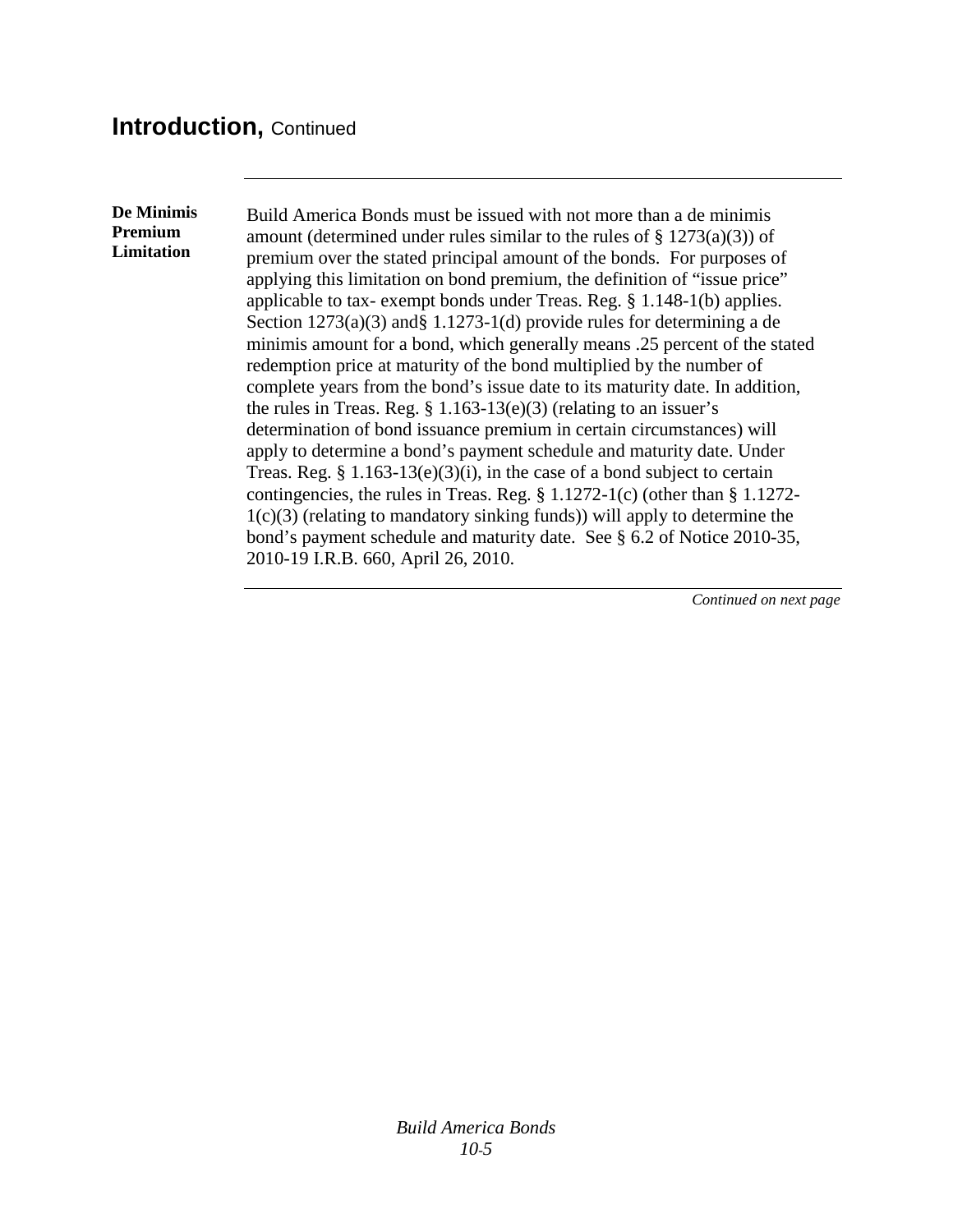### **Introduction,** Continued

| De Minimis<br>Premium<br>Limitation -<br><b>Hypotheticals</b> | County of Alpha issued a 17 year Build America Bond at a premium. How<br>much premium over the stated principal amount of the bond was<br>permissible?                                                                                                                                                                                                                                                                                                                                                                           |
|---------------------------------------------------------------|----------------------------------------------------------------------------------------------------------------------------------------------------------------------------------------------------------------------------------------------------------------------------------------------------------------------------------------------------------------------------------------------------------------------------------------------------------------------------------------------------------------------------------|
|                                                               | What if the bond is callable by the County at par after 10 years?                                                                                                                                                                                                                                                                                                                                                                                                                                                                |
|                                                               | The County will be treated as if it called the bond on the first call<br>date if calling the bond on the first call date would produce the<br>lowest yield on the bond. If so, the County would determine if<br>the premium is de minimis based on a 10-year maturity date rather<br>than a 17-year maturity date (10 years times .25% equals 2.5% of<br>permissible premium).                                                                                                                                                   |
|                                                               | What if the bond is callable by the County at any time under a "make"<br>whole" call option, which requires the County to pay a call premium in an<br>amount that preserves the bond's original yield to maturity?                                                                                                                                                                                                                                                                                                               |
|                                                               | The County's exercise of that call option generally will not produce a<br>$\bullet$<br>lower yield and the call option will be disregarded in determining<br>whether the bond premium is de minimis (17 years times .25% equals<br>4.25% of permissible premium).                                                                                                                                                                                                                                                                |
|                                                               | See § 6.2 of Notice 2010-35                                                                                                                                                                                                                                                                                                                                                                                                                                                                                                      |
| <b>Information</b><br><b>Reporting</b>                        | To satisfy the information reporting requirements of $\S 149(e)$ , issuers of Build<br>America Bonds were originally required to report information about their<br>Build America Bonds on IRS Form 8038-G, Information Return for Tax-<br>Exempt Governmental Obligations regardless of whether the issue price was<br>less than \$100,000. On its release, issuers of Build America Bonds were<br>required to file IRS Form 8038-B, Information Return for Build America<br>Bonds and Recovery Zone Economic Development Bonds. |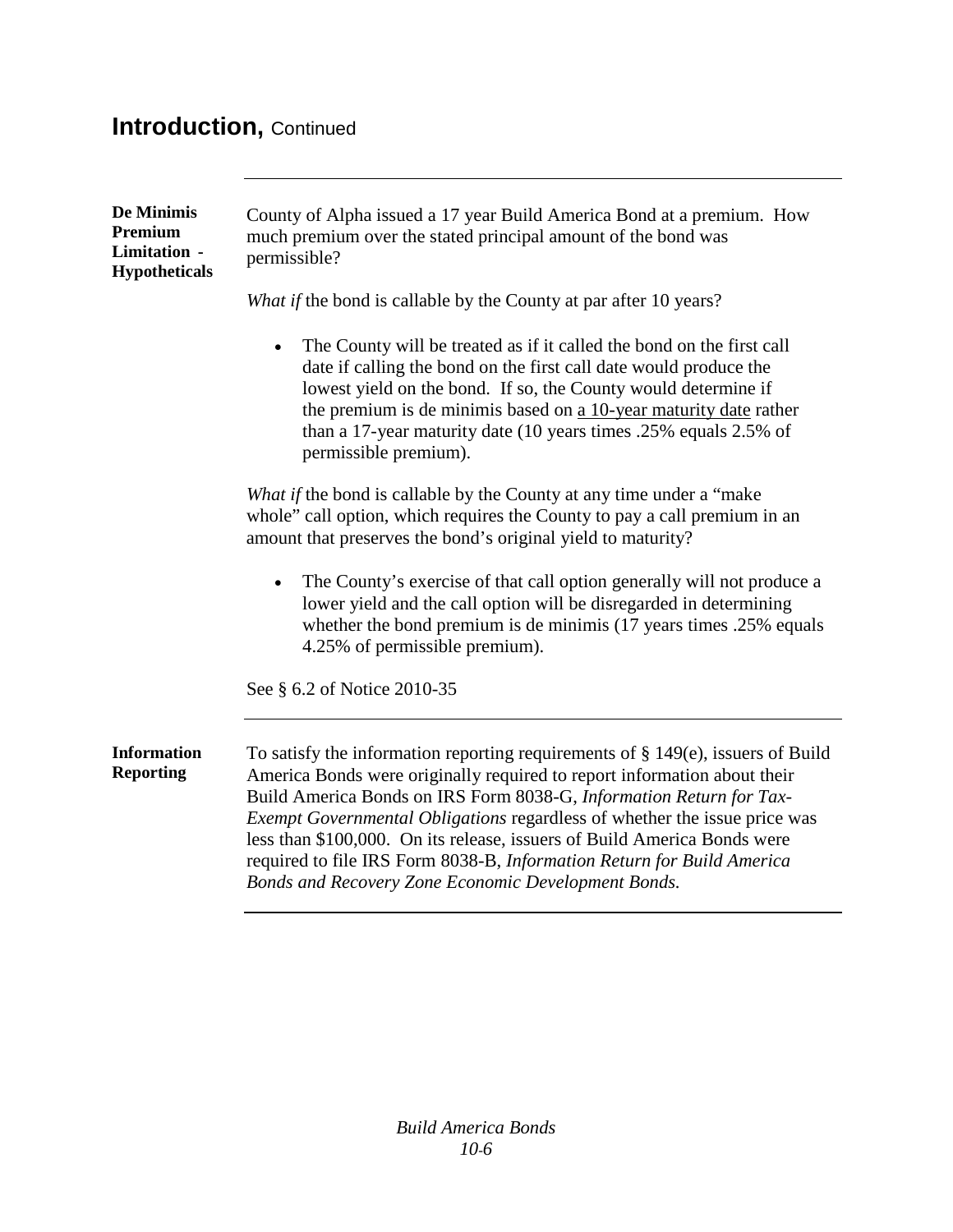# **Build America Bonds (Direct Pay)**

| <b>In General</b>                                        | Build America Bonds (Direct Payment) provide a Federal subsidy through a<br>refundable tax credit paid directly to state or local governmental issuers by<br>the Treasury Department and the IRS under § 6431 in lieu of any credit<br>otherwise allowable to bondholders under § 54AA, in an amount equal to 35<br>percent of the total coupon interest payable to investors in the bonds. The<br>amount of refundable credit that an issuer may claim with respect to a Build<br>America Bond (Direct Payment) is determined by multiplying the interest<br>payment that is payable by the issuer on an interest payment date (i.e., the<br>bond coupon interest payment) by 35 percent. See § 2.3 of Notice 2009-26. |
|----------------------------------------------------------|-------------------------------------------------------------------------------------------------------------------------------------------------------------------------------------------------------------------------------------------------------------------------------------------------------------------------------------------------------------------------------------------------------------------------------------------------------------------------------------------------------------------------------------------------------------------------------------------------------------------------------------------------------------------------------------------------------------------------|
| <b>Original Issue</b><br><b>Discount</b>                 | Original issue discount is not treated as a payment of interest for purposes of<br>calculating the refundable credit. See § 2.3 of Notice 2009-26.                                                                                                                                                                                                                                                                                                                                                                                                                                                                                                                                                                      |
| <b>Pre-issuance</b><br><b>Accrued</b><br><b>Interest</b> | Pre-issuance accrued interest, which is the portion of the stated interest<br>on any Build America Bonds (Direct Payment) paid by the issuer that is<br>allocable to interest accrued prior to the issue date of the bond (as defined in $\S$<br>$1.150-1(b)$ , is not taken into account for purposes of determining refundable<br>credit payments under $\S$ 6431. See $\S$ 6.5 of Notice 2010-35.                                                                                                                                                                                                                                                                                                                    |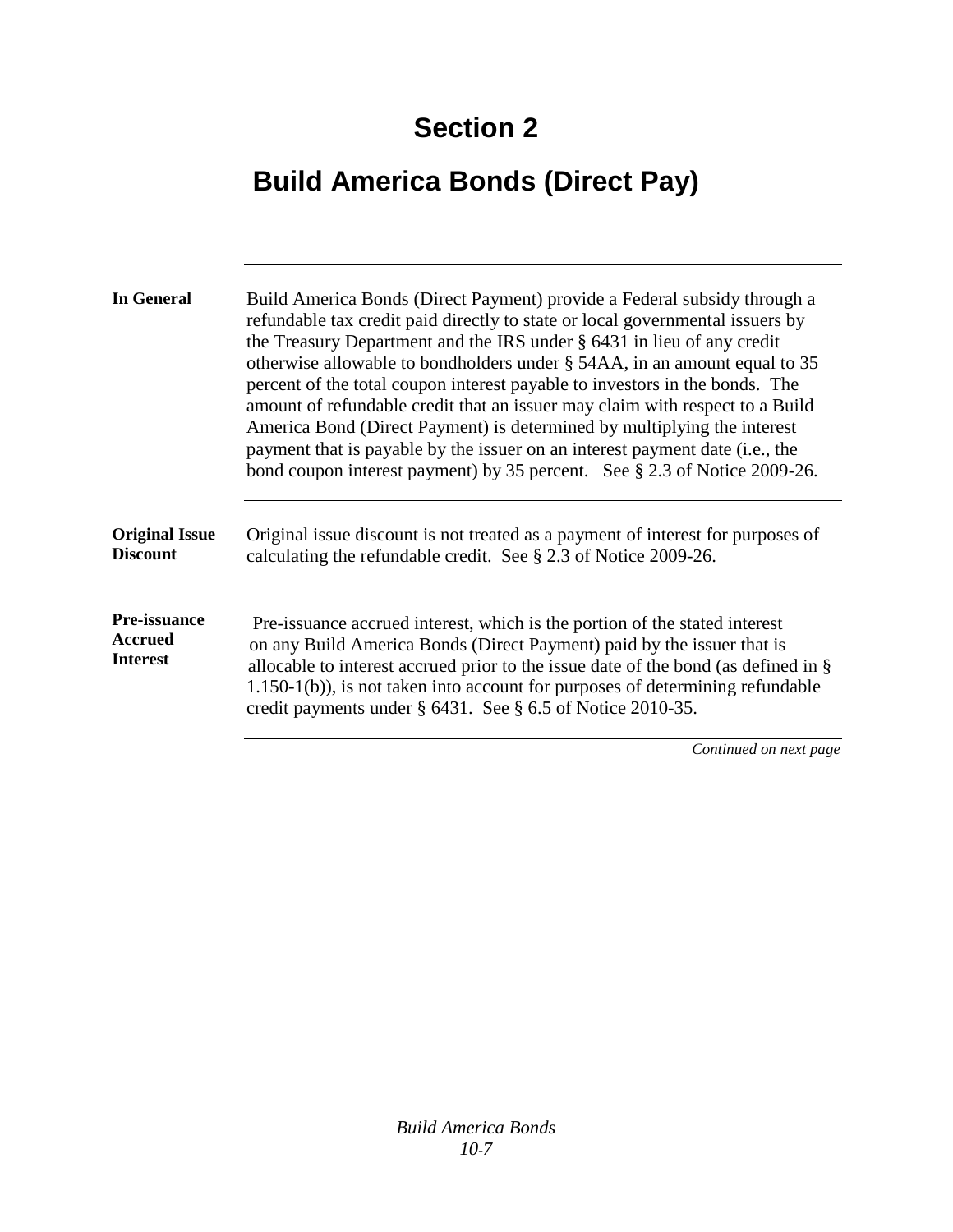| <b>Eligible Uses of</b><br><b>Proceeds</b>             | The eligible uses of proceeds for Build America Bonds (Direct Payment)<br>are more limited than the permissible uses of proceeds for Build America<br>Bonds (Tax Credit) and for tax-exempt bonds generally. Build America<br>Bonds (Direct Payment) must be issued to finance governmental purposes<br>for which tax-exempt governmental bonds (excluding private activity<br>bonds under § 141) could be issued under § 103. In addition, pursuant to §<br>54AA(g)(2) each Build America Bond (Direct Payment) must be a<br>"qualified bond." A qualified bond means any Build America Bond issued<br>as part of an issue if 100% of the excess of available project proceeds<br>(defined in $\S$ 54A(e)(4) as the sale proceeds of an issue less not more than<br>two percent of such proceeds used to pay issuance costs plus investment<br>proceeds thereon) over the amounts in a reasonably required reserve fund<br>are to be used to finance capital expenditures (as defined in Treas. Reg. §<br>1.150-1(b)), as contrasted with working capital expenditures. See $\S 2.3$ of<br>Notice 2009-26. Build America Bonds may not be used to refinanced<br>capital expenditures in a refunding issue (as defined by Treas. Reg. 1.50-1) |
|--------------------------------------------------------|-----------------------------------------------------------------------------------------------------------------------------------------------------------------------------------------------------------------------------------------------------------------------------------------------------------------------------------------------------------------------------------------------------------------------------------------------------------------------------------------------------------------------------------------------------------------------------------------------------------------------------------------------------------------------------------------------------------------------------------------------------------------------------------------------------------------------------------------------------------------------------------------------------------------------------------------------------------------------------------------------------------------------------------------------------------------------------------------------------------------------------------------------------------------------------------------------------------------------------------------------|
| <b>Reasonably</b><br><b>Required</b><br><b>Reserve</b> | In determining a reasonably required reserve fund for purposes of $\S$<br>$54AA(g)$ , the rules under § 148(d)(2) apply to Build America Bonds<br>(Direct Payment). Generally, an issue of Build America Bonds (Direct<br>Payment) will be arbitrage bonds if the amount of the sale proceeds of the<br>issue that is part of any reserve or replacement fund exceeds 10 percent of<br>the proceeds. As such, the interest on such Build America Bonds (Direct<br>Payment) could not be Federally tax-exempt under § 103 and thus, such<br>bonds would not be qualified bonds for purposes of $\S$ 54AA(g). See $\S$ 2.3<br>of Notice 2009-26.                                                                                                                                                                                                                                                                                                                                                                                                                                                                                                                                                                                                |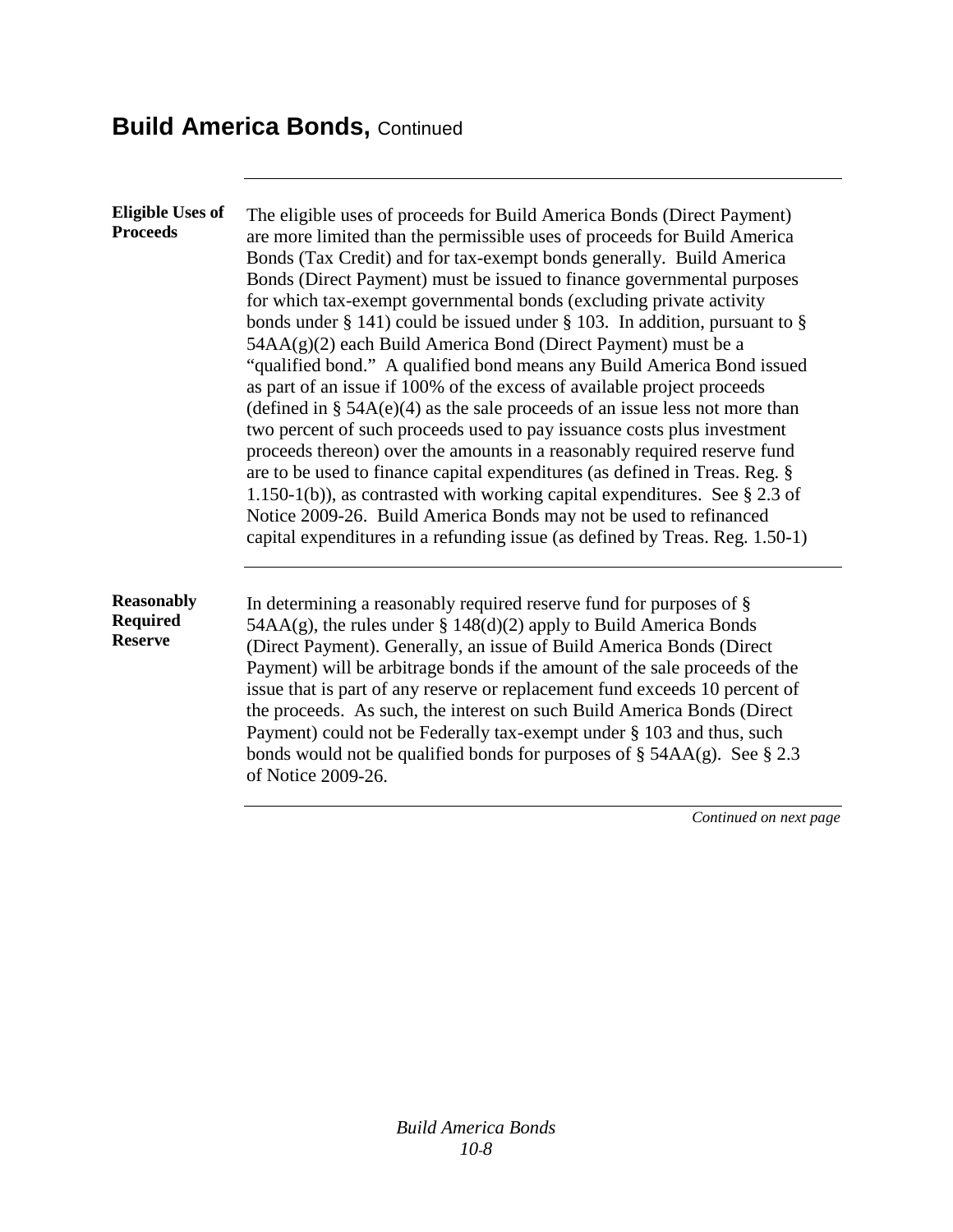| <b>Reimbursable</b><br><b>Expenditures</b> | An eligible financing of capital expenditures includes a reimbursement of<br>capital expenditures under the reimbursement rules contained in Treas.<br>Reg. § 1.150-2. Similarly, Build America Bonds (Direct Payment) may be<br>used to reimburse otherwise-eligible capital expenditures under Treas. Reg.<br>§ 1.150-2 that were paid or incurred after the effective date of ARRA and<br>that were financed originally with temporary short-term financing issued<br>after February 17, 2009, and such reimbursement will not be treated as a<br>refunding issue under Treas. Reg. $\S 1.150-1(d)$ or $\S 1.150-2(g)$ . See $\S 2.3$<br>of Notice 2009-26. |
|--------------------------------------------|----------------------------------------------------------------------------------------------------------------------------------------------------------------------------------------------------------------------------------------------------------------------------------------------------------------------------------------------------------------------------------------------------------------------------------------------------------------------------------------------------------------------------------------------------------------------------------------------------------------------------------------------------------------|
| Overpayments<br>of Tax                     | In general, the refundable credits paid to issuers with respect to Build<br>America Bonds (Direct Payment) under § 6431 are payments that are<br>treated as overpayments of tax for Federal tax purposes. Rules relating to<br>overpayments of tax, such as credits against liabilities in respect of an<br>internal revenue tax and offsets under § 6402, interest on overpayments of<br>tax under § 6611, and limitations on credits or refunds of overpayments of<br>tax under § 6511 apply to credit payments with respect to Build America<br>Bonds (Direct Payment). See § 3.3 of Notice 2009-26.                                                        |
|                                            | Continued on next page                                                                                                                                                                                                                                                                                                                                                                                                                                                                                                                                                                                                                                         |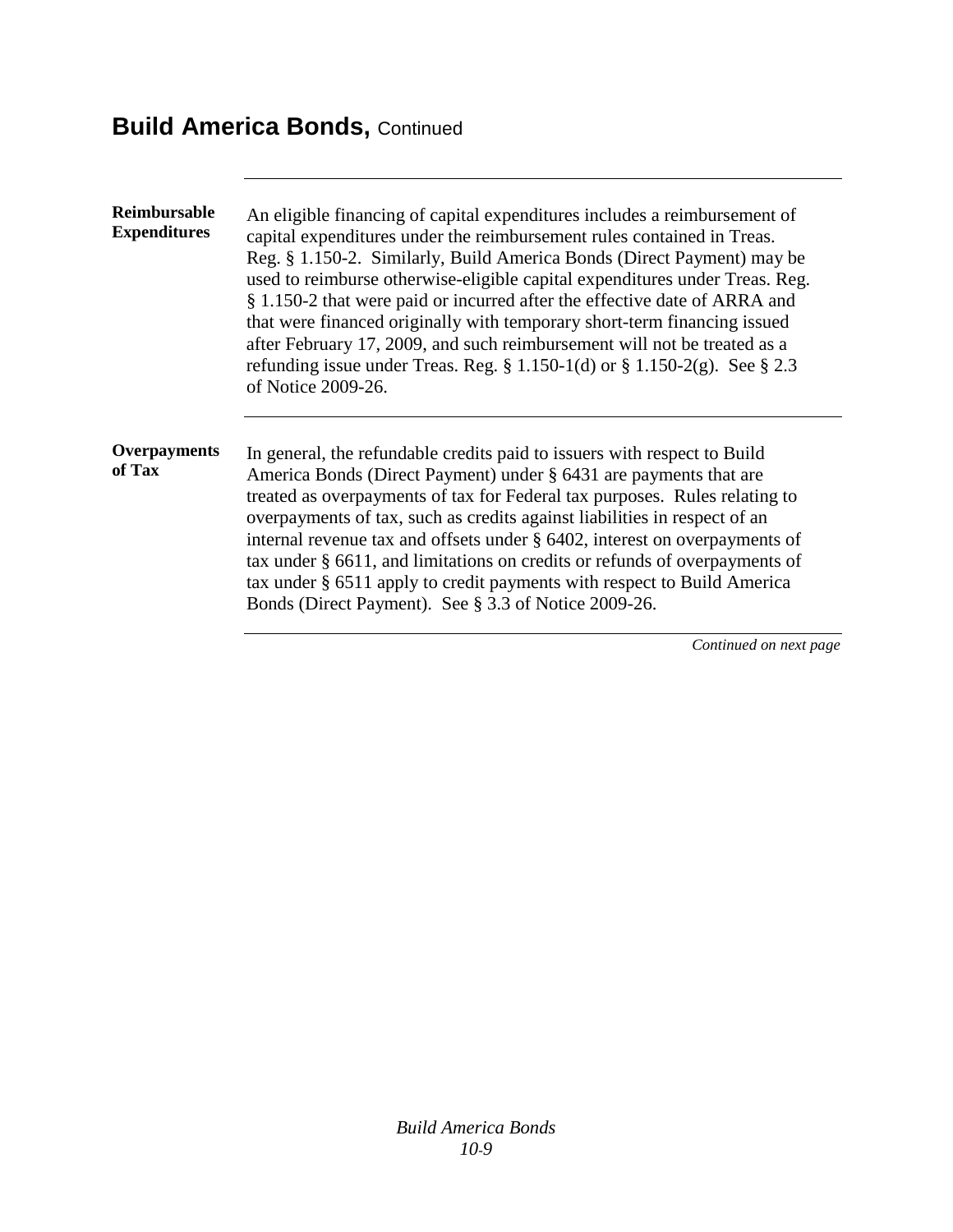**Refundable Credit Procedures**

In general, the Secretary will pay an issuer the refundable credits due to the issuer with respect to interest on fixed rate Build America Bonds (Direct Payment) upon receipt of the issuer's timely filed Form 8038-CP *Return for Credit Payments to Issuers of Qualified Bonds* requesting payment of the credit. Section 6431 provides that the Secretary must make the payment on a contemporaneous basis with the applicable interest payment date. The ARRA Conference Report indicates that the payment by the Secretary may be made either in advance or as a reimbursement. See § 2.3 of Notice 2009-26.

For fixed rate Build America Bonds (Direct Payment), the due date for an issuer to file a Form 8038-CP is the 45th day before the applicable interest payment date with respect to the bonds. However, Form 8038-CP may not be filed earlier than the 90th day before the related interest payment date. See § 3.1(b) of Notice 2009-26.

For variable rate Build America Bonds (Direct Payment), upon receipt of a timely filed Form 8038-CP requesting payment of the credit, such amount will be paid quarterly on a reimbursement basis for interest paid by the issuer during the quarter, including the interest payment date with respect to which the return requesting payment relates. For variable rate Build America Bonds (Direct Payment) the due date for an issuer to file a Form 8038-CP is the 45th day after the last interest payment date within the quarterly period for which reimbursement is requested. See § 3.1(c) of Notice 2009-26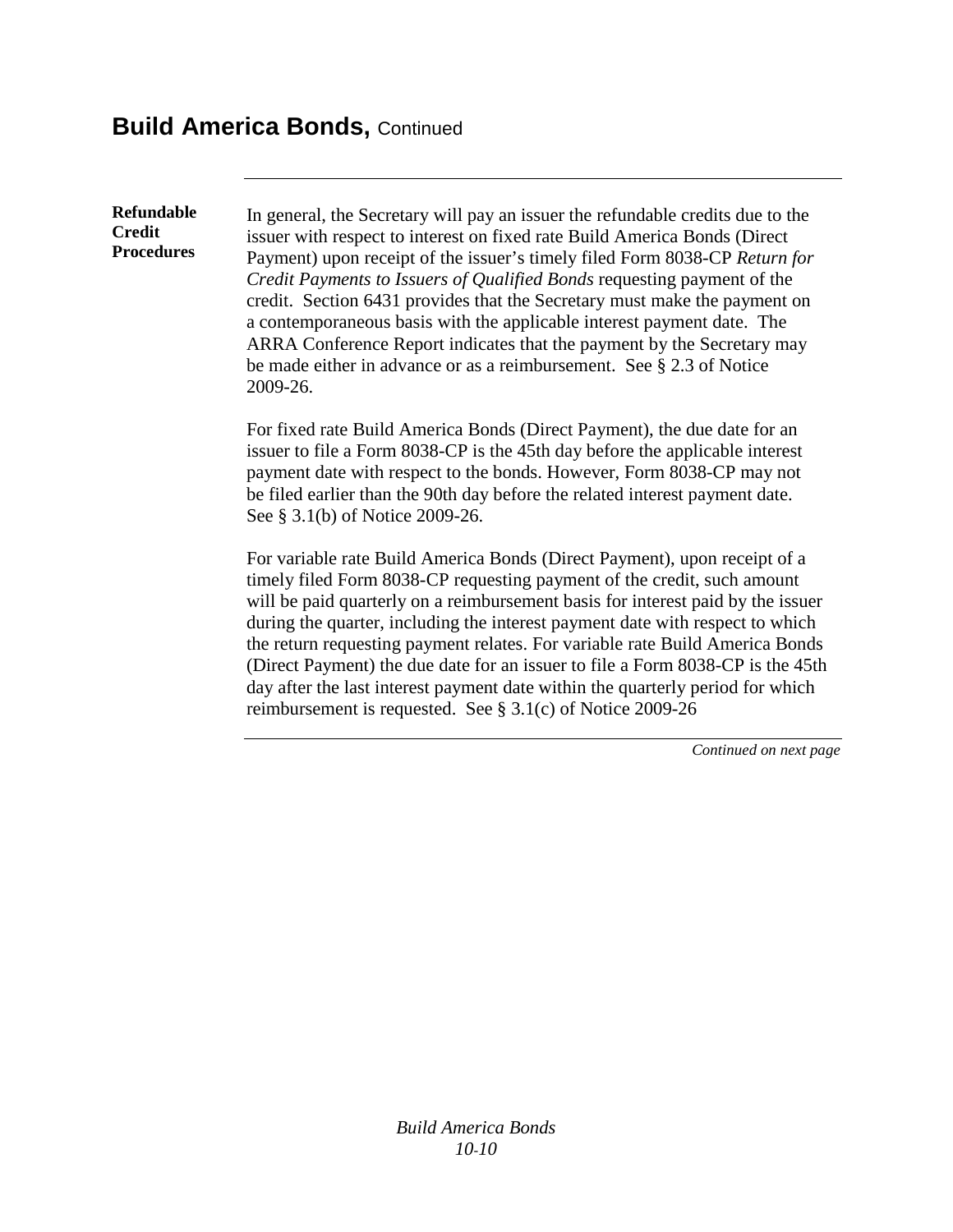**Bond Yield** For purposes of the arbitrage investment restrictions under § 148, the yield on Build America Bonds (Direct Payment) is reduced by the credit allowed. Issuers should calculate the yield on Build America Bonds (Direct Payment) for purposes of the arbitrage rules by applying the rules contained in § 148 and the regulations thereunder, but by reducing the amount of interest paid on the bond by the amount of credit payments received pursuant to Section 6431. See § 2.3 of Notice 2009-26.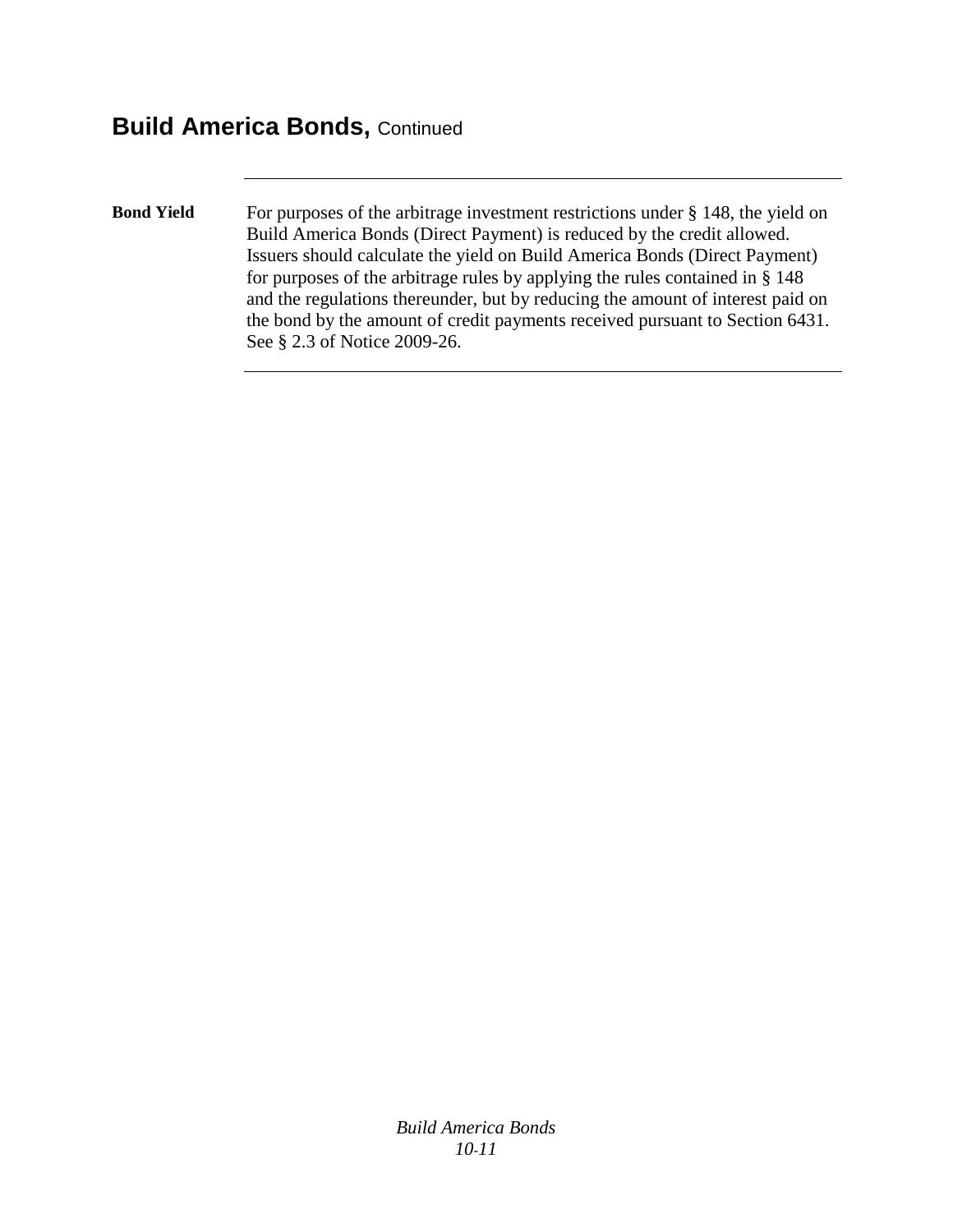# **Build America Bonds (Tax Credit)**

| <b>In General</b>                          | Build America Bonds (Tax Credit) provide a Federal subsidy through Federal<br>tax credits to investors in the bonds in an amount equal to 35 percent of the<br>total coupon interest payable by the issuer on such bonds.                                                                                                                                                                                                                                                                                                                                                                                                                                                                                                                                                                                                                                                                                                                          |
|--------------------------------------------|----------------------------------------------------------------------------------------------------------------------------------------------------------------------------------------------------------------------------------------------------------------------------------------------------------------------------------------------------------------------------------------------------------------------------------------------------------------------------------------------------------------------------------------------------------------------------------------------------------------------------------------------------------------------------------------------------------------------------------------------------------------------------------------------------------------------------------------------------------------------------------------------------------------------------------------------------|
| <b>Eligible Uses of</b><br><b>Proceeds</b> | Build America Bonds (Tax Credit) may be issued to finance any<br>governmental purpose for which tax-exempt governmental bonds (excluding<br>private activity bonds under $\S$ 141) could be issued under $\S$ 103 and must<br>comply with all requirements applicable to the issuance of tax-exempt<br>governmental bonds. Accordingly, Build America Bonds (Tax Credit) may<br>be issued to finance the same kinds of expenditures (e.g., capital expenditures<br>and working capital expenditures) and may involve the same kinds of<br>financings (e.g., original new money financings, current refundings, and one<br>advance refunding) as tax-exempt governmental bonds. Build America Bonds<br>(Tax Credit) may not be issued for any purposes for which tax-exempt<br>governmental bonds may not be issued under § 103 (e.g., prohibited second<br>advance refunding issues or pension annuity issues). See $\S 2.2$ of Notice<br>2009-26. |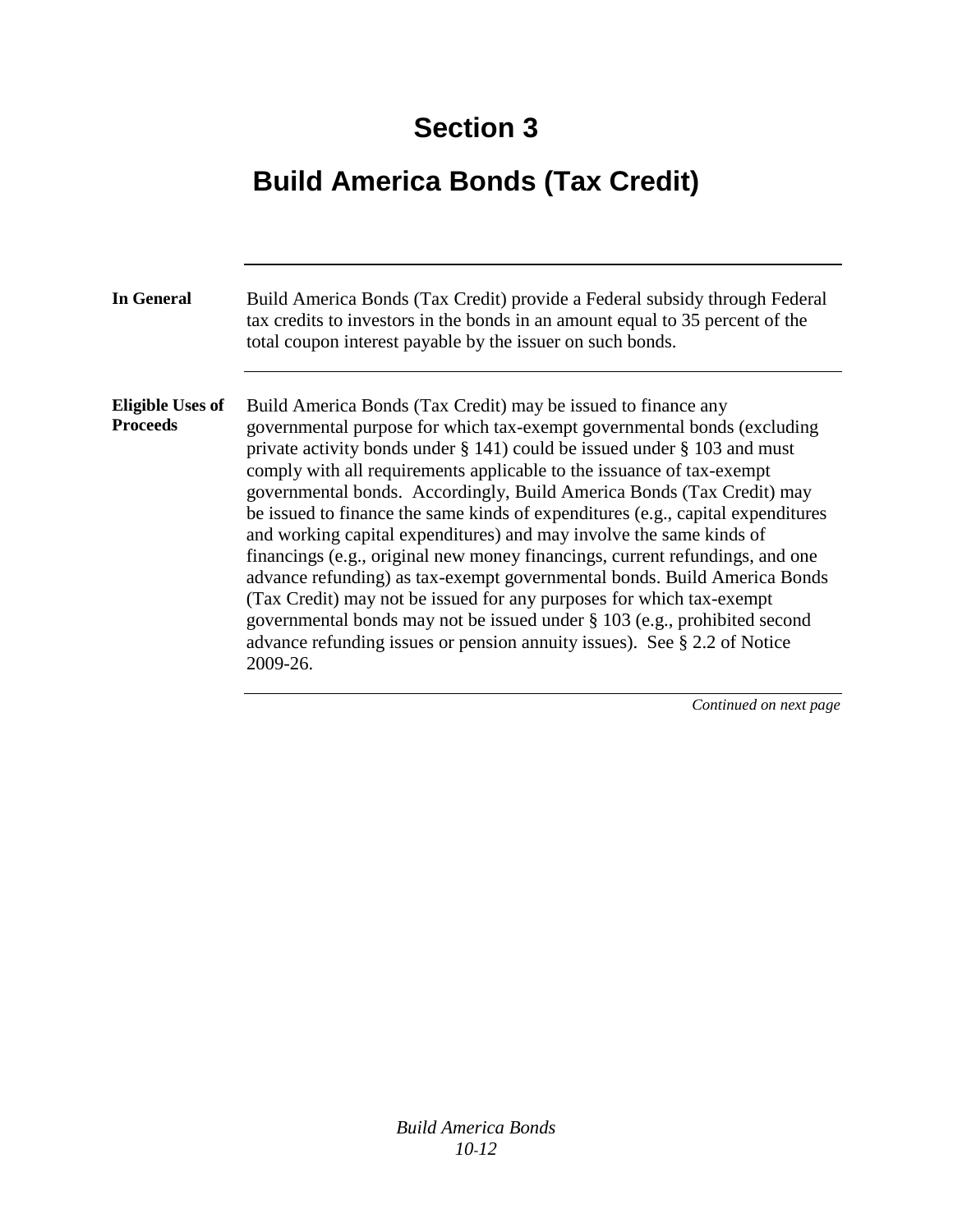#### **Build America Bonds (Tax Credit),** Continued

**Tax Credits** Section 54AA(a) provides that if a taxpayer holds a Build America Bond (Tax Credit) on one or more interest payment dates of the bond during any taxable year, there shall be allowed as a credit against the tax imposed by chapter 1 for the taxable year an amount equal to the sum of the credits determined under Section 54AA(b) with respect to such dates. Section 54AA(b) provides that the amount of the credit determined with respect to any interest payment date for a Build America Bond (Tax Credit) is 35 percent of the amount of interest payable by the issuer with respect to such date. An "interest payment date" is any date on which the bondholder is entitled to a payment of interest on such bond. The tax credit that a taxpayer may claim with respect to a Build America Bond (Tax Credit) is determined by multiplying the interest payment that a bondholder is entitled to receive from the issuer (i.e., the bond coupon interest payment) by 35 percent.

**Effect of Sequestration on State and Local Govt Filers**

Pursuant to the requirements of the Balanced Budget and Emergency Deficit Control Act of 1985, as amended, refund payments to certain state and local government filers claiming refundable credits under section 6431 of the Internal Revenue Code applicable to certain qualified bonds are subject to sequestration. This means that refund payments processed on or after October 1, 2013 and on or before September 30, 2014 will be reduced by the fiscal year 2014 sequestration rate of 7.2 percent and refund payments processed on or after October 1, 2014 and on or before September 30, 2015 will be reduced by the fiscal year 2015 sequestration rate of 7.3 percent irrespective of when the amounts claimed by an issuer on any Form 8038-CP was filed with the IRS. The sequestration reduction rate will be applied unless and until a law is enacted that cancels or otherwise impacts the sequester, at which time the sequestration reduction rate is subject to change. These reductions apply to Build America Bonds, Qualified School Construction Bonds, Qualified Zone Academy Bonds, New Clean Renewable Energy Bonds, and Qualified Energy Conservation Bonds for which the issuer elected to receive a direct credit subsidy pursuant to section 6431.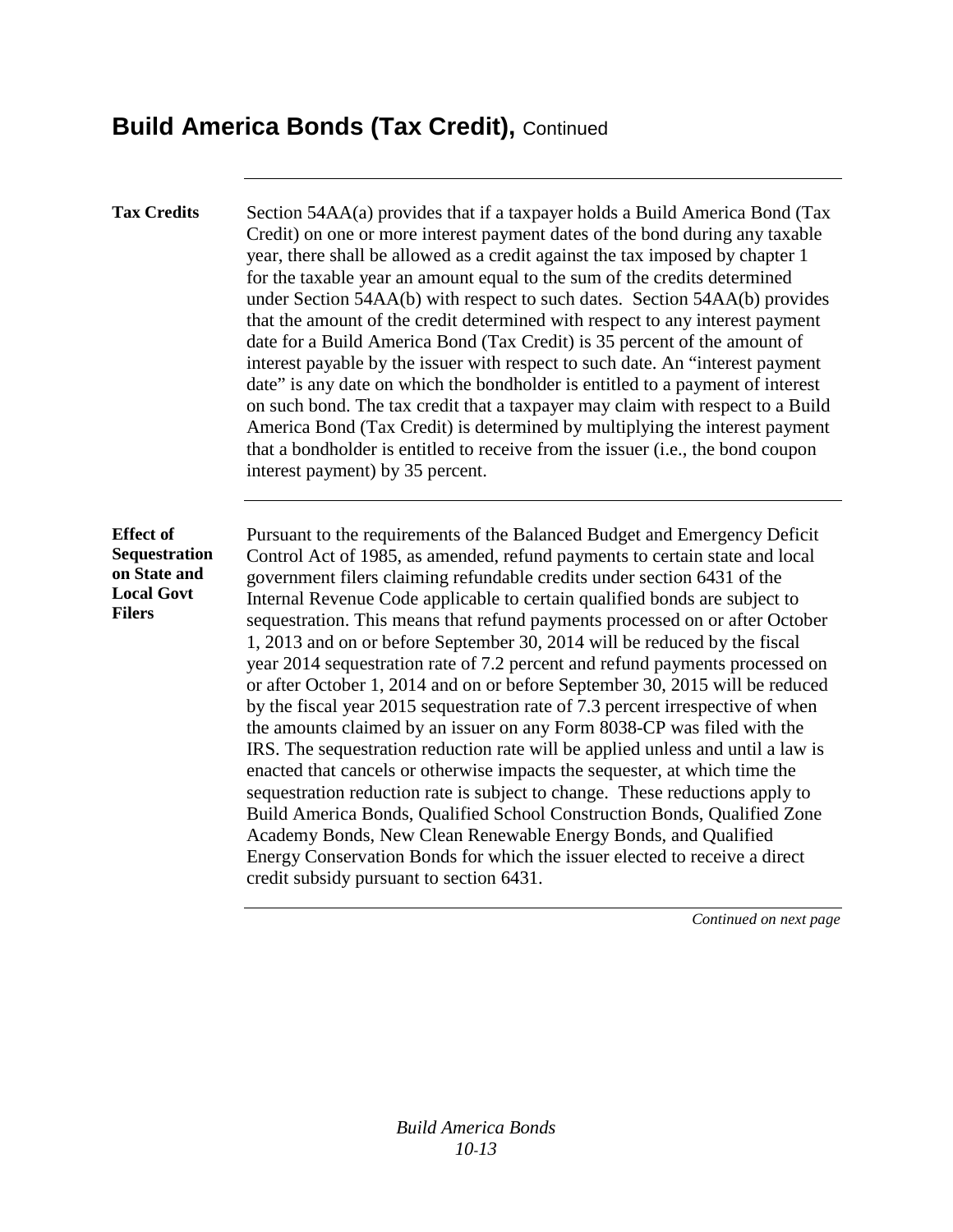# **Build America Bonds (Tax Credit), Continued**

| <b>Limitations and</b><br>Carryforward<br><b>Allowance</b> | Section 54AA(1) provides that the credit allowed for any taxable year shall<br>not exceed the excess of (1) the sum of the regular tax liability (as defined<br>in § 26(b)) plus the tax imposed by § 55, over (2) the sum of the credits<br>allowable under part IV of subchapter A of chapter 1 (other than subpart C<br>and subpart J). Section $54AA(c)(2)$ provides that if the credit allowable<br>under § 54AA(a) exceeds the limitation imposed by § 54AA(c)(1) for such<br>taxable year, such excess shall be carried to the succeeding taxable year and<br>added to the credit allowable under $\S$ 54AA(a) for such taxable year<br>(determined before the application of $\S$ 54AA(c)(1) for such succeeding<br>taxable year). Unused credit may be carried forward to succeeding taxable<br>years. |
|------------------------------------------------------------|-----------------------------------------------------------------------------------------------------------------------------------------------------------------------------------------------------------------------------------------------------------------------------------------------------------------------------------------------------------------------------------------------------------------------------------------------------------------------------------------------------------------------------------------------------------------------------------------------------------------------------------------------------------------------------------------------------------------------------------------------------------------------------------------------------------------|
| <b>Stripping</b><br><b>Credits</b>                         | Under § 54AA(f)(2), rules similar to the rules of § 54A(f), (g), (h), and (i)<br>shall apply for purposes of the credit allowed under § 54AA(a). Section 54A<br>authorized the Treasury Department to promulgate regulations to allow for<br>"stripping," which is the separation of the ownership of the bonds and the<br>associated tax credits under principles based on § 1286.                                                                                                                                                                                                                                                                                                                                                                                                                             |
| <b>Bond Yield</b>                                          | Section $54AA(d)(2)(B)$ provides that for purposes of applying the arbitrage<br>restrictions under § 148, the yield on a Build America Bond (Tax Credit) shall<br>be determined without regard to the credit allowed under $\S$ 54AA(a).<br>Accordingly, issuers should calculate the yield on Build America Bonds (Tax<br>Credit) for purposes of the arbitrage rules by applying the rules contained in §<br>148 and the regulations thereunder without an adjustment for the tax credit<br>taken by bondholders.                                                                                                                                                                                                                                                                                             |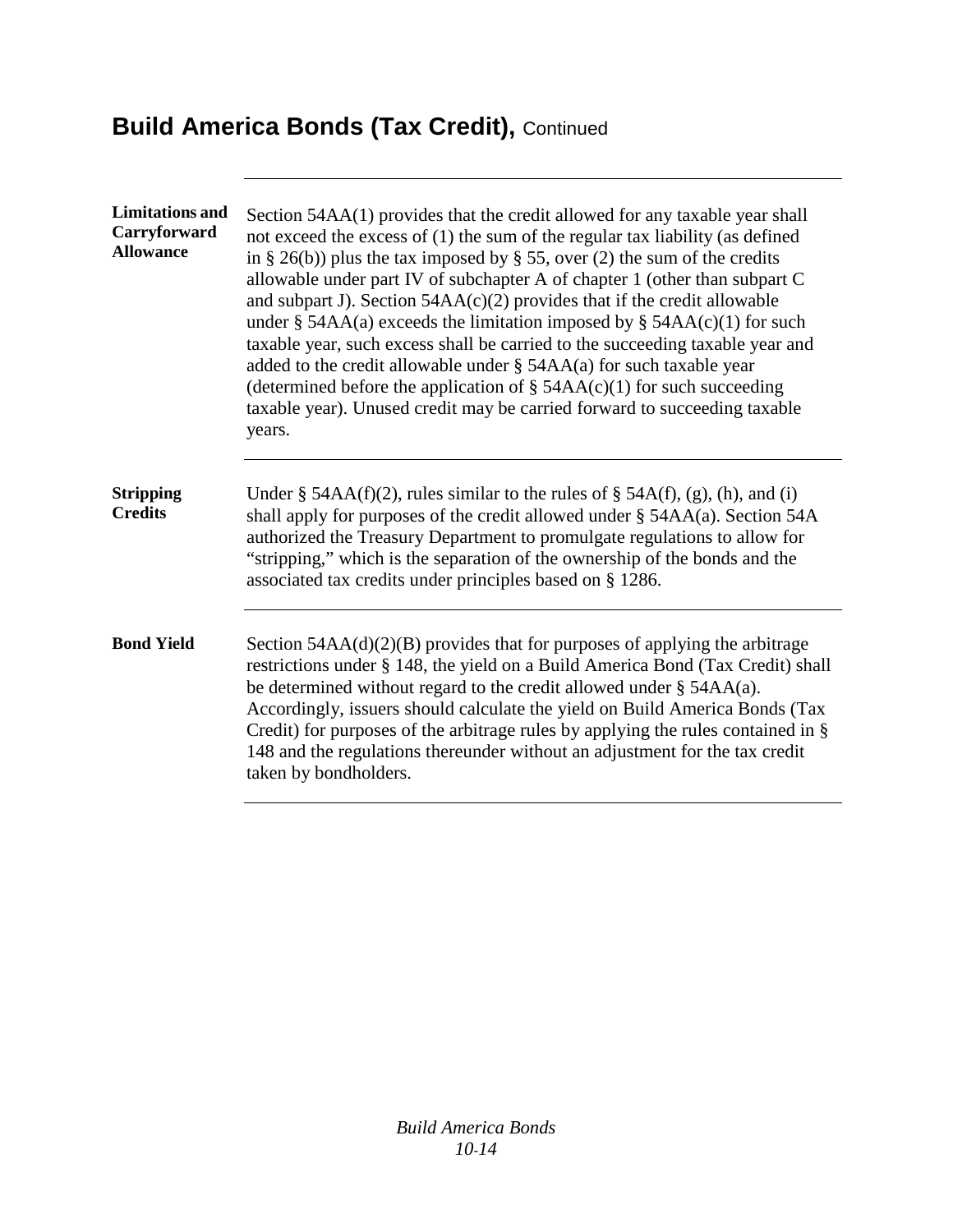## **Recovery Zone Economic Development Bonds**

| <b>In General</b>                                                                  | Section 1400U-2 provides for another type of Build America Bonds known as<br>"Recovery Zone Economic Development Bonds." Recovery Zone Economic<br>Development Bonds are treated as a qualified bond for purposes of § 6431<br>and provide a deeper Federal subsidy in an amount equal to 45 percent of the<br>total coupon interest. All Recovery Zone Economic Development Bonds are<br>"Direct Payment" bonds.                                                                                                                                                                                                                                                     |
|------------------------------------------------------------------------------------|-----------------------------------------------------------------------------------------------------------------------------------------------------------------------------------------------------------------------------------------------------------------------------------------------------------------------------------------------------------------------------------------------------------------------------------------------------------------------------------------------------------------------------------------------------------------------------------------------------------------------------------------------------------------------|
| <b>Similarities to</b><br><b>Build America</b><br><b>Bonds (Direct</b><br>Payment) | Recovery Zone Economic Development Bonds under § 1400U-2 are a third<br>type of Build America Bonds. Recovery Zone Economic Development<br>Bonds are comparable to Build America Bonds (Direct Payment), except<br>that they provide for a deeper Federal subsidy through a refundable tax<br>credit paid to State or local governmental issuers in an amount equal to 45<br>percent (rather than 35 percent) of the total coupon interest payable to<br>investors in the bonds and they have different program requirements<br>regarding eligible uses of proceeds for qualified economic development<br>purposes within recovery zones, as described further below. |
| <b>Volume Cap</b>                                                                  | An issuer of Recovery Zone Economic Development Bonds was required to<br>receive an allocation of volume cap in order to issue the bonds. Under §<br>1400U-1, the annual national recovery zone economic development bond<br>volume cap limitation was \$10,000,000,000. The volume cap allocated among<br>the States and counties and large municipalities within the States was based<br>on relative declines in employment in 2008 and more fully described in<br>Notice 2009-50.                                                                                                                                                                                  |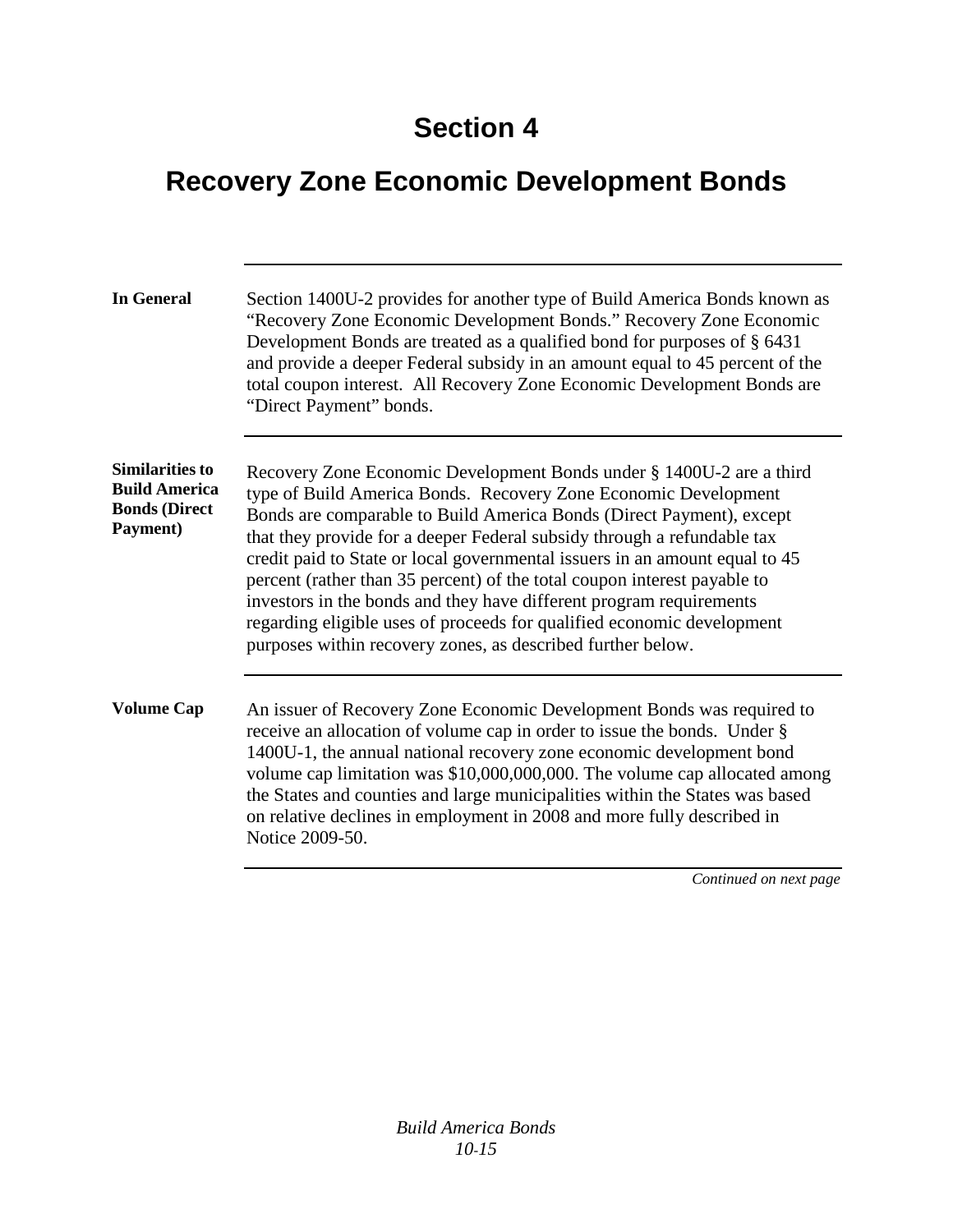### **Recovery Zone Economic Develop Bonds,** Continued

| <b>Eligible Uses of</b><br><b>Proceeds</b>                            | Under Section 1400U-2, each Recovery Zone Economic Development Bond<br>must meet the following requirements: (1) the bond is a Build America Bond;<br>(2) the bond must have been issued after February 17, 2009 and before<br>January 1, 2011; (3) 100% of the excess of (i) the available project proceeds<br>(as defined in Section 54A to mean sale proceeds of such issue less not more<br>than two percent of such proceeds used to pay issuance costs plus investment<br>proceeds thereon), over (ii) the amounts in a reasonably required reserve fund<br>(within the meaning of Section $150(a)(3)$ ) with respect to such issue, are to be<br>used for one or more "qualified economic development purposes" (as defined<br>in Section 1400U-2(c)); and (4) the issuer must designate such bond as a<br>Recovery Zone Economic Development Bond. |
|-----------------------------------------------------------------------|------------------------------------------------------------------------------------------------------------------------------------------------------------------------------------------------------------------------------------------------------------------------------------------------------------------------------------------------------------------------------------------------------------------------------------------------------------------------------------------------------------------------------------------------------------------------------------------------------------------------------------------------------------------------------------------------------------------------------------------------------------------------------------------------------------------------------------------------------------|
| Qualified<br><b>Economic</b><br><b>Development</b><br><b>Purposes</b> | Under $\S$ 1400U-2(c), "qualified economic development purposes" are<br>expenditures for purposes of promoting development or other economic<br>activity in a "recovery zone," including $-$ (1) capital expenditures paid or<br>incurred with respect to property located in such recovery zone, (2)<br>expenditures for public infrastructure and construction of public facilities, and<br>(3) expenditures for job training and educational programs.                                                                                                                                                                                                                                                                                                                                                                                                  |
| <b>Recovery Zones</b>                                                 | A "recovery zone" is (1) any area designated by the issuer as having<br>significant poverty, unemployment, rate of home foreclosures, or general<br>distress, (2) any area designated by the issuer as economically distressed by<br>reason of the closure or realignment of a military installation pursuant to the<br>Defense Base Closure and Realignment Act of 1990, and (3) any area for<br>which a designation as an empowerment zone or renewal community is in<br>effect. See $\S$ 1400U-1(b).                                                                                                                                                                                                                                                                                                                                                    |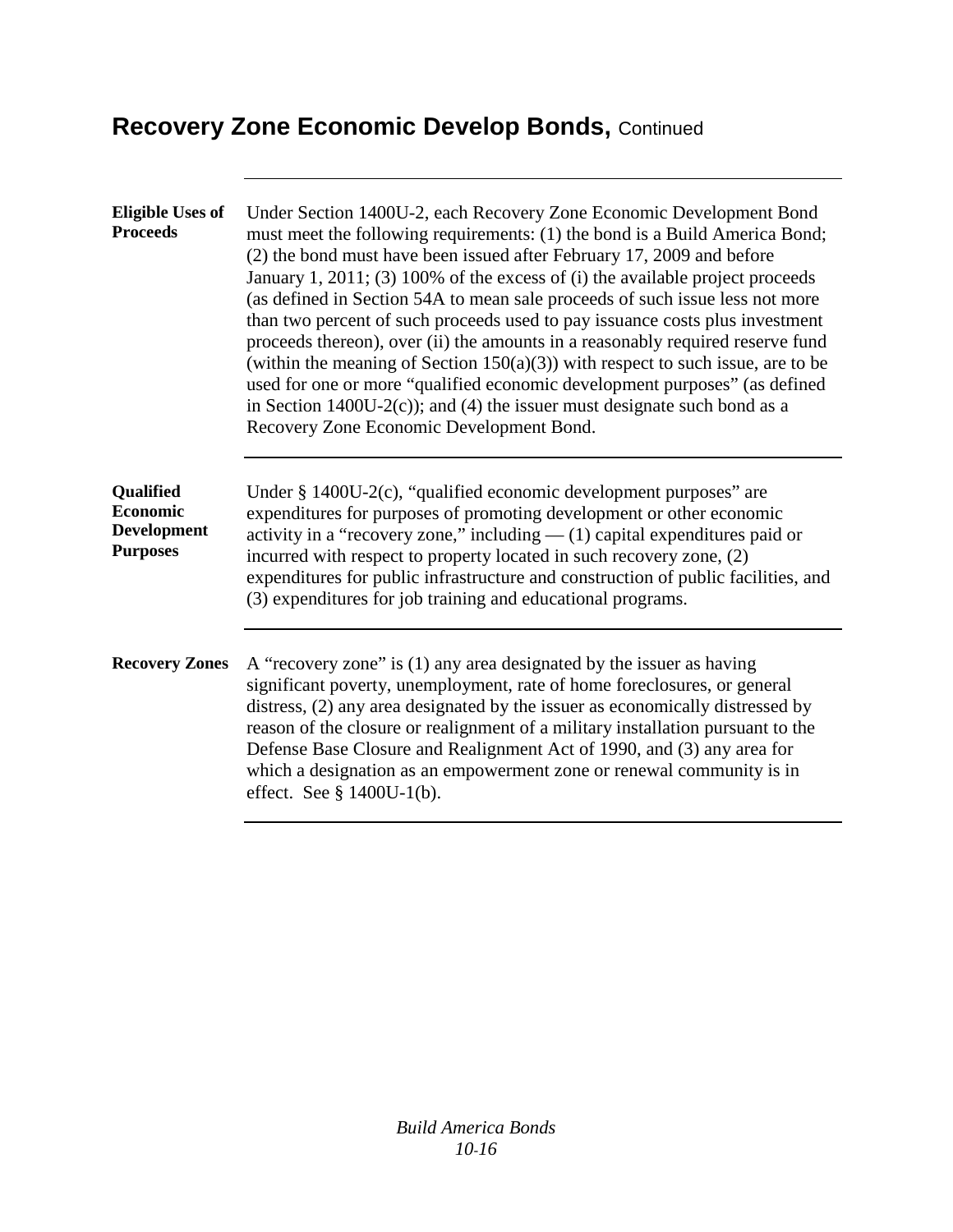#### **Summary**

| <b>Review of</b><br>This purpose of this lesson was to introduce the student to Build America<br><b>Lesson 10</b><br>Bonds: |
|-----------------------------------------------------------------------------------------------------------------------------|
|-----------------------------------------------------------------------------------------------------------------------------|

- All Build America Bonds, including Recovery Zone Economic Development Bonds, were issued between February 17, 2009 and December 31, 2010.
- Issuers of Build America Bonds (Direct Payment) are entitled to receive refundable credit payments directly from the Treasury Department equal to 35 percent of interest on such bonds.
- Proceeds of Build America Bonds (Direct Payment) may only be used to pay costs of issuance, to fund a reasonably required reserve and for capital expenditures.
- Holders of Build America Bonds (Tax Credit) are entitled to tax credits equal to 35 percent of the interest on such bonds, which credits may not exceed tax liability in a tax year, but unused credits may be carried forward to subsequent tax years.
- Proceeds of Build America Bonds (Tax Credit) may be used to pay any costs or for any purposes for which proceeds of tax-exempt governmental bonds may be used.
- Issuers of Recovery Zone Economic Development Bonds are entitled to receive refundable credit payments directly from the Treasury Department equal to 45 percent of interest on such bonds.
- Proceeds of Recovery Zone Economic Development Bonds may be used to pay costs of issuance, to fund a reasonably required reserve and for qualified economic development purposes within designated recovery zones.